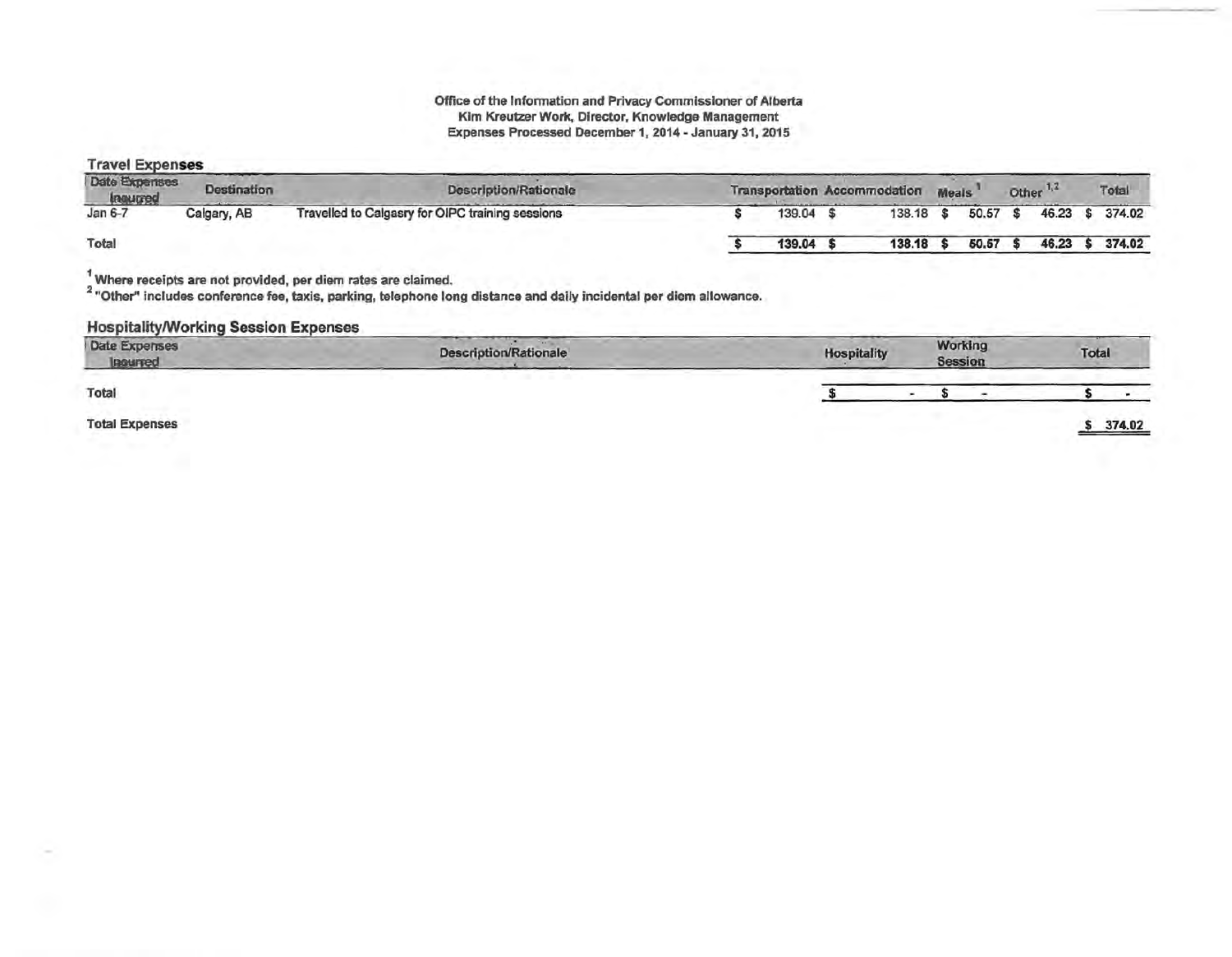# Audrey Palmer

From: Sent: To: Subjed:

Red Arrow Reservations <itinerary@redarrow.ca> December-11-1411:55 AM Audrey Palmer Invoice

# $\mathbf{x}$

BIUTo:

# **Invoice**

Date: 2014-12-11

You can rench us at:

#### OFFICE OF INFORMATION & PRIVACY (106908) 410, 9925 - 109th STREET EDMONTON,ABT5K 2J8

| 2010年4月 |                    |  | Ordated Customer P.O. Group Name Departing Returning 3546 Rep Sales Agent |                         |              |
|---------|--------------------|--|---------------------------------------------------------------------------|-------------------------|--------------|
|         | 1334657 2014-12-11 |  |                                                                           | 2015-01-06   2015-01-07 | Website User |

Travellers:

# Kreutzer-Work/Kim,

| Product                                             | <b>Details</b>                                                                                                                                               |                                   |               | <b>Qualition</b> | Price Basis                                     |   |                                                  |
|-----------------------------------------------------|--------------------------------------------------------------------------------------------------------------------------------------------------------------|-----------------------------------|---------------|------------------|-------------------------------------------------|---|--------------------------------------------------|
| <b>ECEXP 16:30</b><br>Assigned to: 05A, 05B,<br>05C | Departs Edmonton (EDMTO / Edmonton Ticket Office) 2015-01-06 at<br>16:30<br>Arrives Calgary (CALTO / Calgary Ticket Office) 2015-01-06 at 19:50              |                                   |               | 3 hrs 20<br>mins | Corporate                                       | 3 | 69.52 208.56                                     |
| CALEDM 15:30 YYC<br>Assigned to: 03A, 03B,<br>03C   | Departs Calgary (CALTO / Calgary Ticket Office) 2015-01-07 at 15:30<br>Arrives Edmonton (EDMTO / Edmonton Ticket Office) 2015-01-07 at 4 hrs 5 mins<br>19:35 |                                   |               |                  | Corporate                                       | З | 69.52 208.56                                     |
| Paymonts Recolved:<br>tom                           |                                                                                                                                                              |                                   |               |                  | <b>Base Price:</b><br>Discounts:                |   | 417.12 CAD<br>0.00 CAD                           |
| 2014-12-<br>11<br>(106908)                          | OFFICE OF INFORMATION & PRIVACY                                                                                                                              | <b>MasterCard</b><br>********8563 | 417.12<br>CAD | Balance:         | Service Charges:<br>Invoice Total:<br>Received: |   | 0.00 CAD<br>417.12 CAD<br>417.12 CAD<br>0.00 CAD |

Holiday Blackout - December 15 2014 to January 5 2015. All changes to reservations including cancellations require at least 24 hours notice prior to deaprture. If you wish to time change, date change, or cancel for a full refund - 30 minutes notice prior to A.M departures; 3 hours notice prior to P.M. departures must be given. Failure to provide proper notice makes the trip non refundable & will result in an additional change fee for a date  $/$  time change. Failure to arrive on time or no showing for your departure will result in forfeit of full

fare unless rebooked within 30 days for a change fee. If you wish to change or cancel your booking, please contact our Central Reservation line at 1-800-232-1958. \*\*Red Arrow will not be responsible for the loss of or damage to checked luggage in

excess of stated maximum liability. In addition, Red Arrow does not accept liability to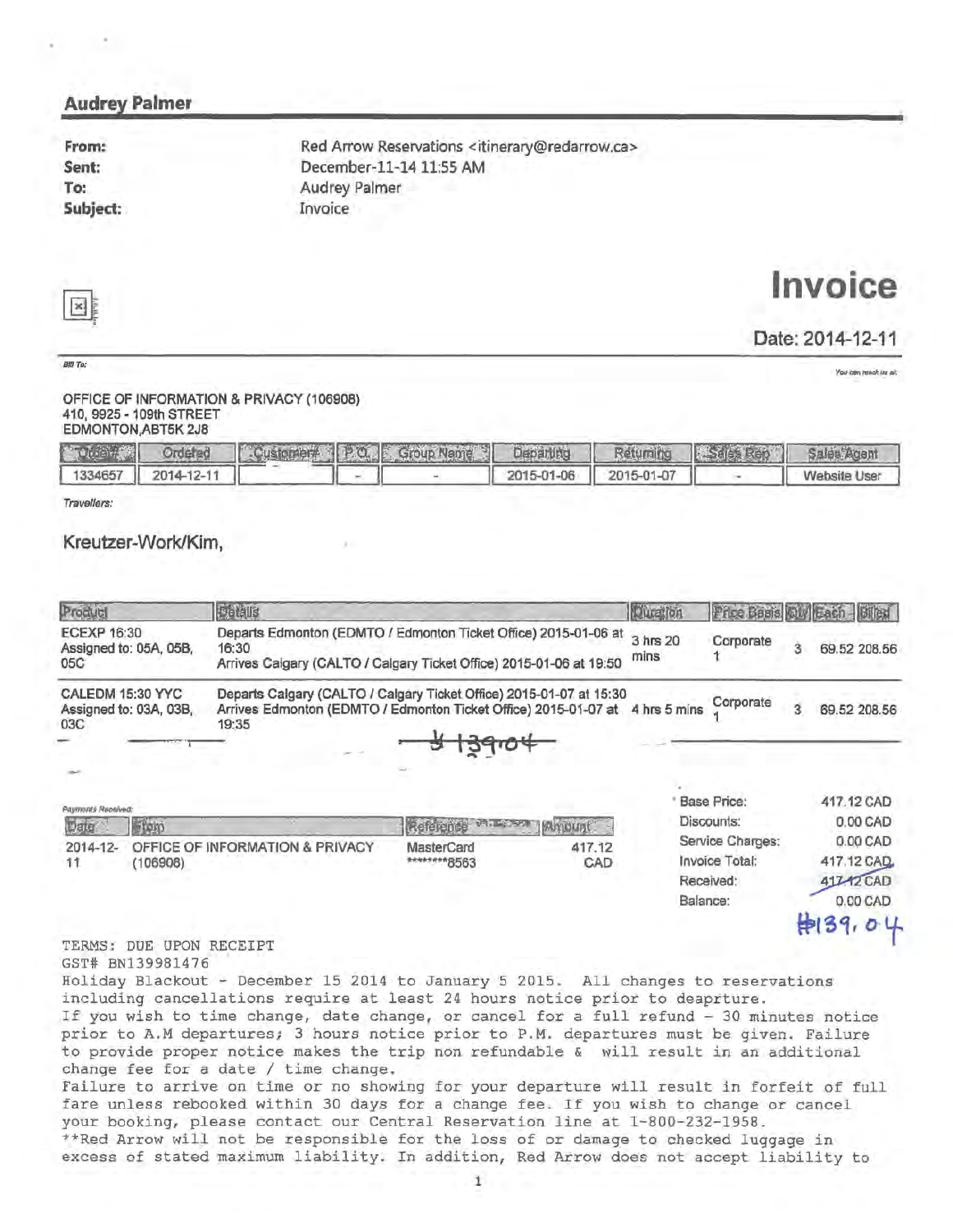

220 4th Avenue S.W. , Calgary, Alberta T2P OHS Canada Telephone No. (403) 265-9600 Fax No. (403) 290-7879 OST R121402523RT0001

Reservation Number 516247

Send to Kim Kreutzer Work

#### Phone

| Company | Guest Name Kim Kreutzer Work | <b>Arrival Date</b> | Departure Date                  |
|---------|------------------------------|---------------------|---------------------------------|
|         | Booking.Com                  | 1/6/2015            | 1/7/2015                        |
|         |                              | Room Information    | 2605 - International Suite King |

Bill To Kreutzer Work, Kim

 $\lambda$ 

# Phone

| Folio Number 676043 |                                  |                      |                     |           |
|---------------------|----------------------------------|----------------------|---------------------|-----------|
| <b>Trans Date</b>   | <b>Description</b>               |                      | Voucher             | Amount    |
| Charges             |                                  |                      |                     |           |
| 1/6/2015            | Room Charge                      | Booking.com Extranet | mbl-2605            | 129.00    |
| 1/6/2015            | <b>Tourism Levy</b>              |                      | mbl-2605            | 5.31      |
| 1/6/2015            | Goods & Services Tax             |                      | mbl-2605            | 6.64      |
| 1/6/2015            | <b>Destination Marketing Fee</b> |                      | mbl-2605            | 3.87      |
|                     | <b>Total Charges</b>             |                      |                     | 144.82    |
| Payments            |                                  |                      |                     |           |
| 1/7/2015            | Payment - Master Card            |                      |                     | $-144.82$ |
|                     | <b>Total Payments</b>            |                      |                     | $-144.82$ |
|                     |                                  |                      | <b>Balance Due:</b> | 0.00      |

|           | GST Summary<br>Registration No.: GST R121402523RT0001 |
|-----------|-------------------------------------------------------|
| Total GST | 6.64                                                  |

| 科138.18    |  |
|------------|--|
| \$6.64 GST |  |
| 444.82     |  |

I agree to remain personally liable for the payment of this account if the corporation or other third party fails to pay part or all of these charges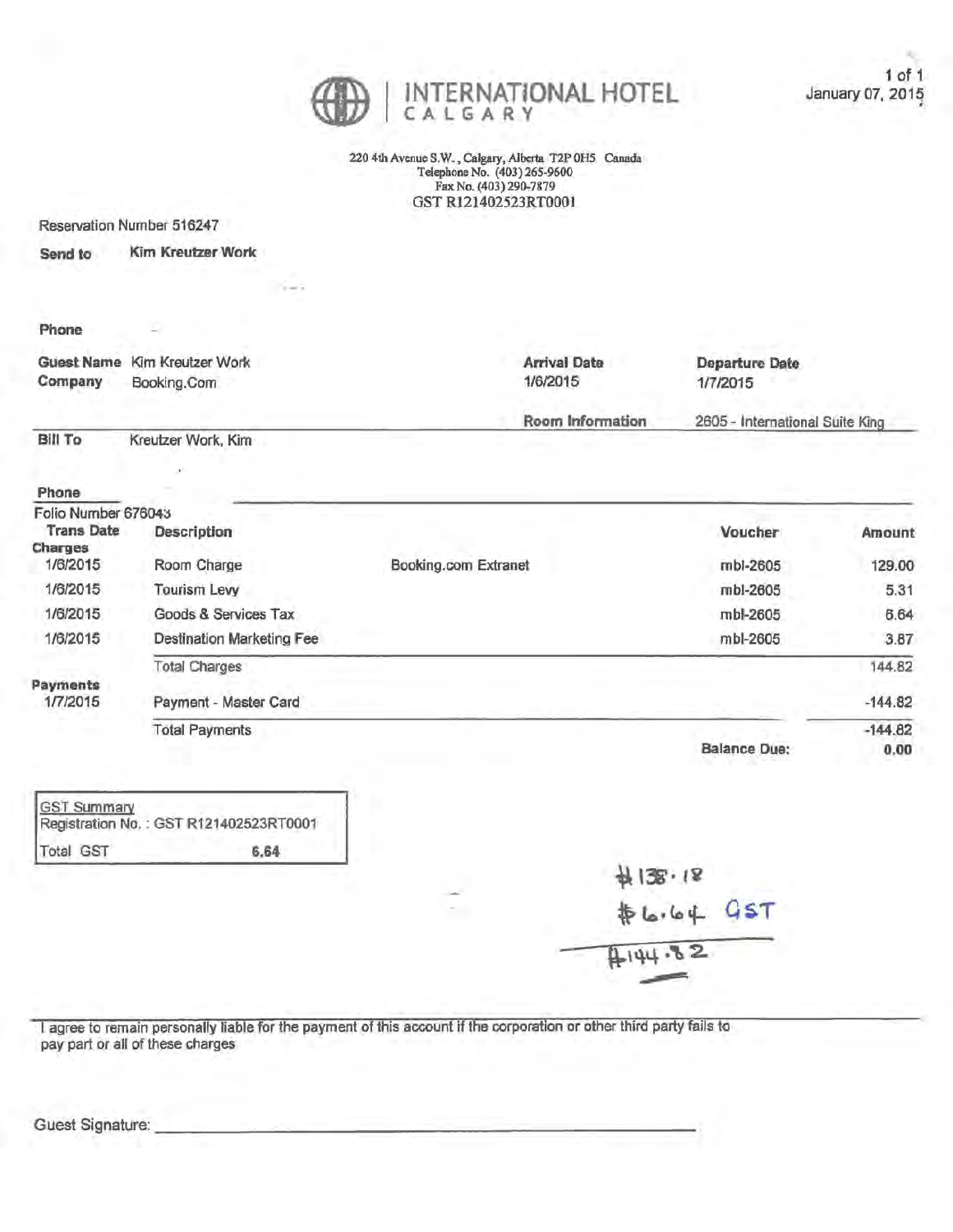THANK YOU FOR RIDING WITH SMOOTH Taxi Date:  $89.2.14$  Amount: 4  $8$ Driver # 6337 car # 417 Réciso  $From:$  $443$  $To:$ To: Driver: 1577 From: **PLEASE CALL AGAIN**  $5.$ Date: 1022/14  $\bigwedge$  Amount: 780-904-Taxi GST# 780-904-8294 Tasci from Red arow<br>Station to Edmontal Mie Tasci from hotel to the Thank You tor Choosing #39.23 24 Hour City Wide Service CALCARY CAR & Out of Town Service Date: JAKO<sup>7</sup>, 8015  $440.8$ Driver:  $\geq$  Amount  $\longrightarrow$ Car #: Car#:  $\overbrace{ }\n\quad$  GST included # Taxi prom calgozo ellice to Thank You for Choosing Driver #  $N$  and  $car#$   $\mathbb{S}1$ 24 Hour City Wide Service CATCARY CARR To: & Out of Town Service

From: Date: 6 Jan 2015 Amount: 88.00 GST#

Tasci pam calony office to hatel.

Drive:  $\sqrt{cos\psi}$  Date:  $OS/01/200$ Car # 20 Amount 10 GST Included #

Taxi pour Red asserve.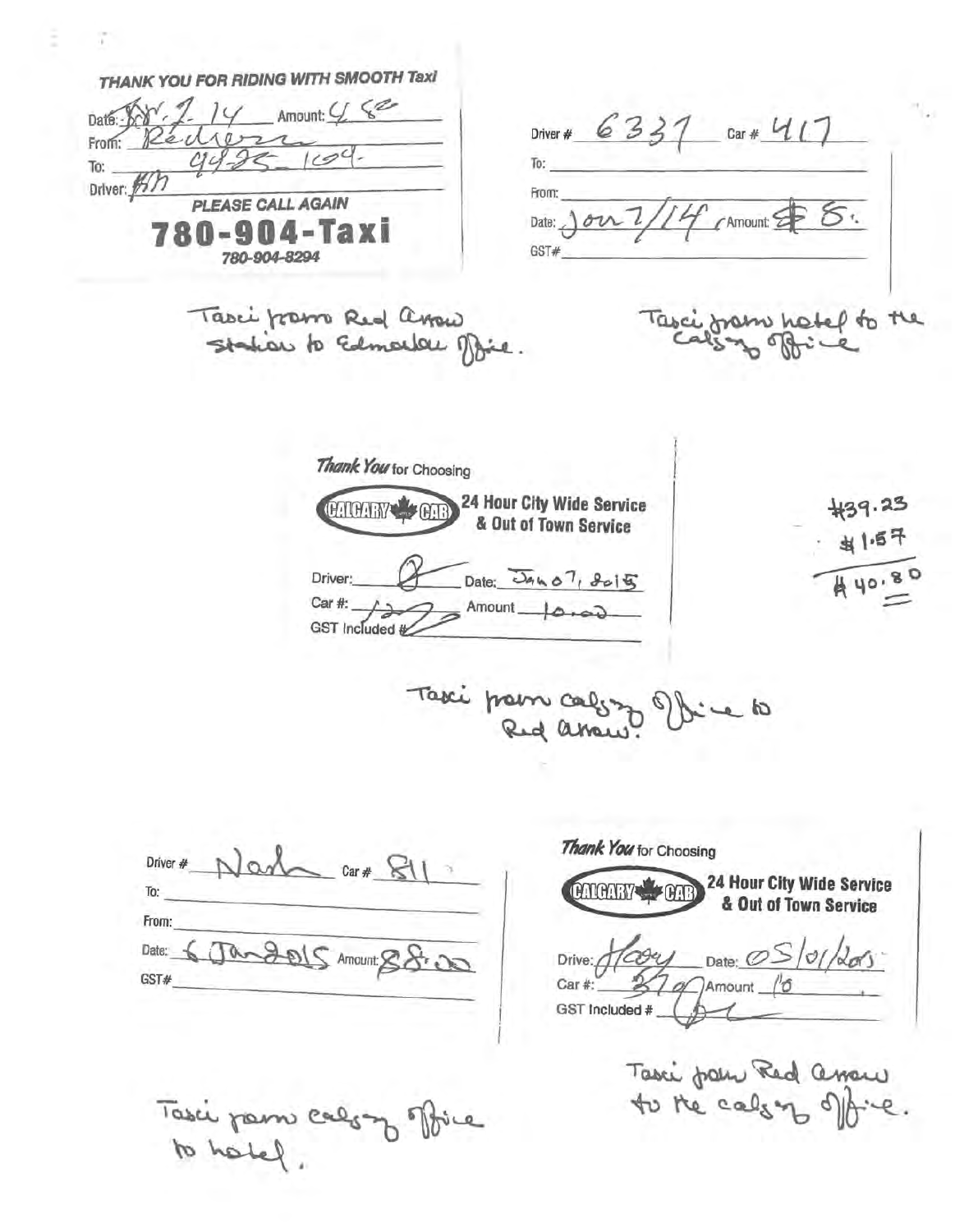# Office of the Information and Privacy Commissioner of Alberta<br>Kim Kreutzer Work, Director, Knowledge Management Expenses Processed February 1, 2015 - March 31, 2015

## **Travel Expenses**

| <b>Date Expenses</b><br>Incurred | <b>Destination</b> | the company of the company of the<br>the contract of the contract of<br><b>Description/Rationale</b> |  | while the community of the most and the community of the community of<br><b>Transportation Accommodation</b> | <b>Meals</b> | <b>Other</b> |       | <b>Total</b> |  |
|----------------------------------|--------------------|------------------------------------------------------------------------------------------------------|--|--------------------------------------------------------------------------------------------------------------|--------------|--------------|-------|--------------|--|
| Mar 26                           | Edmonton, AB       | Attended Canadian Bar Association seminar                                                            |  |                                                                                                              |              |              | 19.80 | 19.80        |  |
| Total                            |                    |                                                                                                      |  |                                                                                                              |              |              | 19.80 | 19.80        |  |

 $^1$  Where receipts are not provided, per diem rates are claimed.<br><sup>2</sup> "Other" includes conference fee, taxis, parking, telephone long distance and daily incidental per diem allowance.

### **Hospitality/Working Session Expenses**

| <b>Date Expenses</b><br><b>Incurred</b> | <b>WARD OF A REAL PROPERTY OF A REAL PROPERTY</b><br><b>Description/Rationale</b><br>ARREST APPEAL TO WELFARE CONTROL | <b>Hospitality</b><br><b>CONTRACTOR</b> | Working |  | <b>Total</b> |
|-----------------------------------------|-----------------------------------------------------------------------------------------------------------------------|-----------------------------------------|---------|--|--------------|
| Total                                   |                                                                                                                       | and the control of the control of the   |         |  |              |
| <b>Total Expenses</b>                   |                                                                                                                       |                                         |         |  | 19.80        |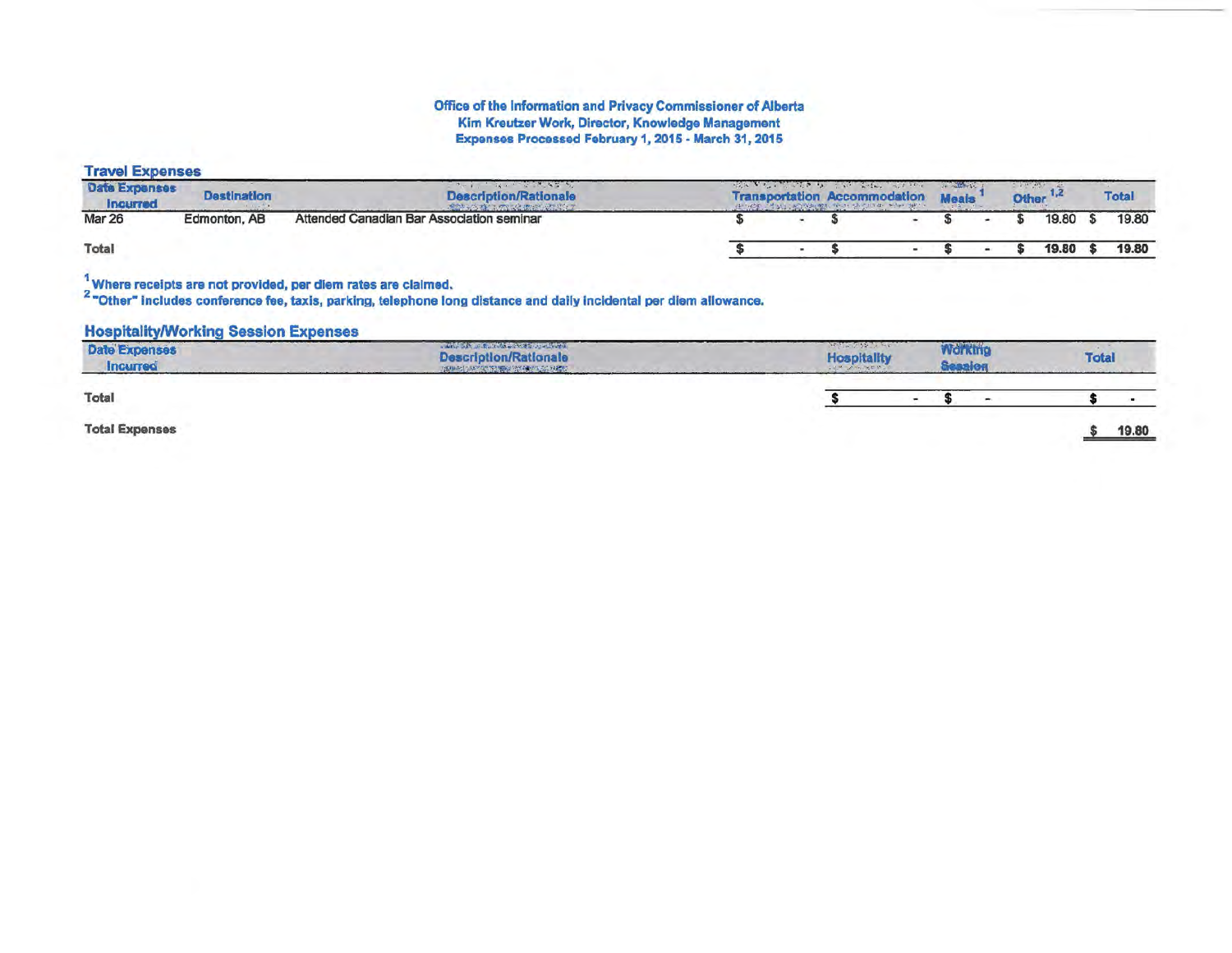ald year PRESTIGE & CHE DOOD CABS 10135 - 31 AVENUE GREATER EDMONTON TAXI SERVICE GROUP INC. O/A:<br>YELLOW CAB, BARREL TAXI, PRESTIGE CABS, CHECKER PLEASE REVIEW INVOICE - DISPUTES 30 DAYS EDMONTON, ALBERTA AFTER INVOICE DATE WILL NOT BE ACCEPTED. **T6N 1C2** INQUIRES: (780) 465-8500 more and there have a withhely Commercies on a **Attn: Accounts Payable** OFFICE OF THE INFORMATION & PRIVACY Original Signed by **COEA** 2802.040 Expenditure Office pate **EDMONTON Alberta T5K-2J8** A. 2015 2015-03-31 Paynent America unt ID Verigo: 3 **KOODUNI** Fund Dept. Program  $00$ potat Project Code OFFICE OF THE **TNT ORMATION & PRIVAC COMMISSIO** ΞD O Your Current Charges **NAR 84 Fares Before GST** ت GST (Charged By Meter) 4.46 \$93.30 **Total Fares (Meter) GST Refund**  $($4.46)$ **Total Fares** \$88.84 Admin Fees \$0.00 O Your Current Balance **Client Expenses** \$0.00 **GST** \$0.00 Your Previous Balance \$57.70 Other \$0.00 Payments  $($57.70)$  [2] **Total Fees & Expenses** \$0.00 Late Charges \$0.00 Current Invoice Total \$88.84 **Total Amount Due Current Invoice Total** \$88.84 \$88.84 L Current Invoice GST Total \$0.00 [#100408070] **APPROVEL** 20% How To Pay Your Invoice Your Invoice By Email? Questions? Visit www.edmontontaxiservicegroup.com NET 30 DAYS .... .. astant email delivery of your invoice or call: 780-465-8533. each period, email your Account ID and email address(es) to accrec@edmtaxi.com. Please remit payment to: New Billing System! Greater Edmonton Taxi Service Inc. Not only does our new billing system make 10135 31 Avenue more accurate, fast, and easy-to-use Edmonton, AB T6N 1C2 invoices, but it also has full online reporting and it can continually keep you notified Please include Account ID & Invoice ID through email! with payment.

×



Greater Edmonton Taxl Service Group Inc. 10135 - 31 Avenue, Edmonton, Alberta T6N 1C2